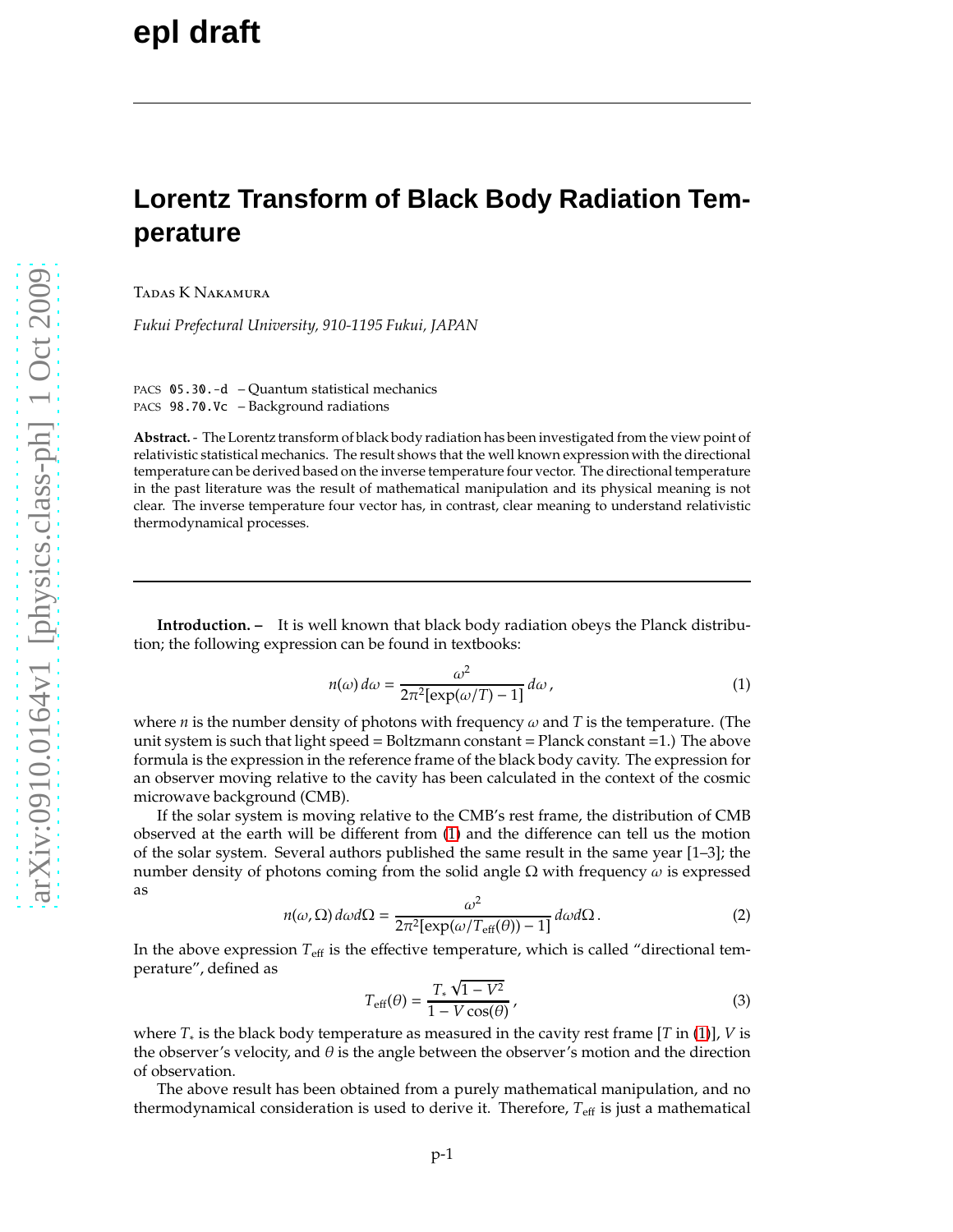shorthand in the formula and it is not clear whether *T*eff has the meaning of temperature or not. This is sufficient for its original purpose, that is, to determine the motion of the solar system relative to CMB (e.g., [4]). However, it is not enough when we wish to investigate the thermodynamical properties of the black body radiation. For example, suppose a moving matter that is immersed into a black body radiation. When the matter has proper temperature (temperature measured in the comoving frame) *T* such that  $T_{\text{eff}}(0) < T <$  $T_{\text{eff}}(\pi/2)$ , then we cannot tell the direction of heat flow; usually heat flows from the higher temperature to the lower temperature, but from knowing  $T_{\text{eff}}$  it cannot be determined which has the higher temperature.

An attempt to understand the thermodynamics of moving black body radiation has been made in relatively recent years. Aldrovandi and Gariel [5] regarded [\(2\)](#page-0-1) as the temperature transformation law and concluded that the temperature of a moving object becomes higher. Costa and Matsas [6] calculated the photon distribution using the Unruh-DeWitt detector moving relative to the radiation, and showed the equilibrium distribution does not have the form of [\(1\)](#page-0-0). Form this fact, Landsberg and Matsas [7, 8] claimed that the relativistic temperature transformation is impossible and the concept of temperature can be defined only in the comoving reference frame. Ares de Parga et al., [9] have examined this problem based on the theory they have proposed, and concluded that the expression with the directional temperature can be understood within their theory.

What we would like to show in the present letter is that the formula [\(2\)](#page-0-1) can be consistently derived from the view point of relativistic statistical mechanics. The directional temperature in [\(3\)](#page-0-2) is just a shorthand notation, and does not have thermodynamical implication as a temperature. In contrast, the calculation here derives the same expression as [\(3\)](#page-0-2) based on the inverse temperature four vector proposed in the context of relativistic thermodynamics. This inverse temperature four vector has clear thermodynamical meaning because it comes from the conservation law of energy-momentum, just in the same way as the inverse temperature in conventional non-relativistic statistical mechanics.

The inverse temperature four vector was originally introduced by van-Kampen [10] in the controversy on relativistic thermodynamics in 1960s, and later refined by Israel in a more transparent form [11]. There are a number of different formulations of relativistic thermodynamics (see, e.g., [12]), however, it can be shown that the other formulations can be derived from the van Kampen-Israel theory with the inverse temperature four vector [13]. We will see in the present paper that the inverse temperature four vector can be also applied for the covariant treatment of black body radiation.

**Momentum in Statistical Mechanics. –** Before exploring the black body radiation in relativity, we briefly demonstrate our tactics with a simple example of non-relativistic classical ideal gas. Let  $f(\mathbf{p})$  be the single particle distribution function as a function of momentum **p**. We employ the maximum entropy approach (e.g., [14]) to calculate the equilibrium distribution, which is obtained by maximizing the following entropy

$$
S = \int f \ln f \, d\mathbf{p} \,, \tag{4}
$$

under the following constraints of the particle number and energy conservation,

<span id="page-1-0"></span>
$$
\int f(\mathbf{p}) d\mathbf{p} = 1, \ N \int \frac{1}{2m} \mathbf{p}^2 f(\mathbf{p}) d\mathbf{p} = \text{total energy}, \tag{5}
$$

where *m* is the mass of a particle and *N* is the total number of particles. The equilibrium distribution is obtained as

<span id="page-1-1"></span>
$$
f(\mathbf{p}) \propto \exp\left(\alpha - \frac{\beta \mathbf{p}^2}{2m}\right).
$$
 (6)

The parameter  $\alpha$  and  $\beta$  in the above expression are the Lagrange's coefficients arising from the constraints of [\(5\)](#page-1-0), and should be determined appropriately to satisfy the constraints.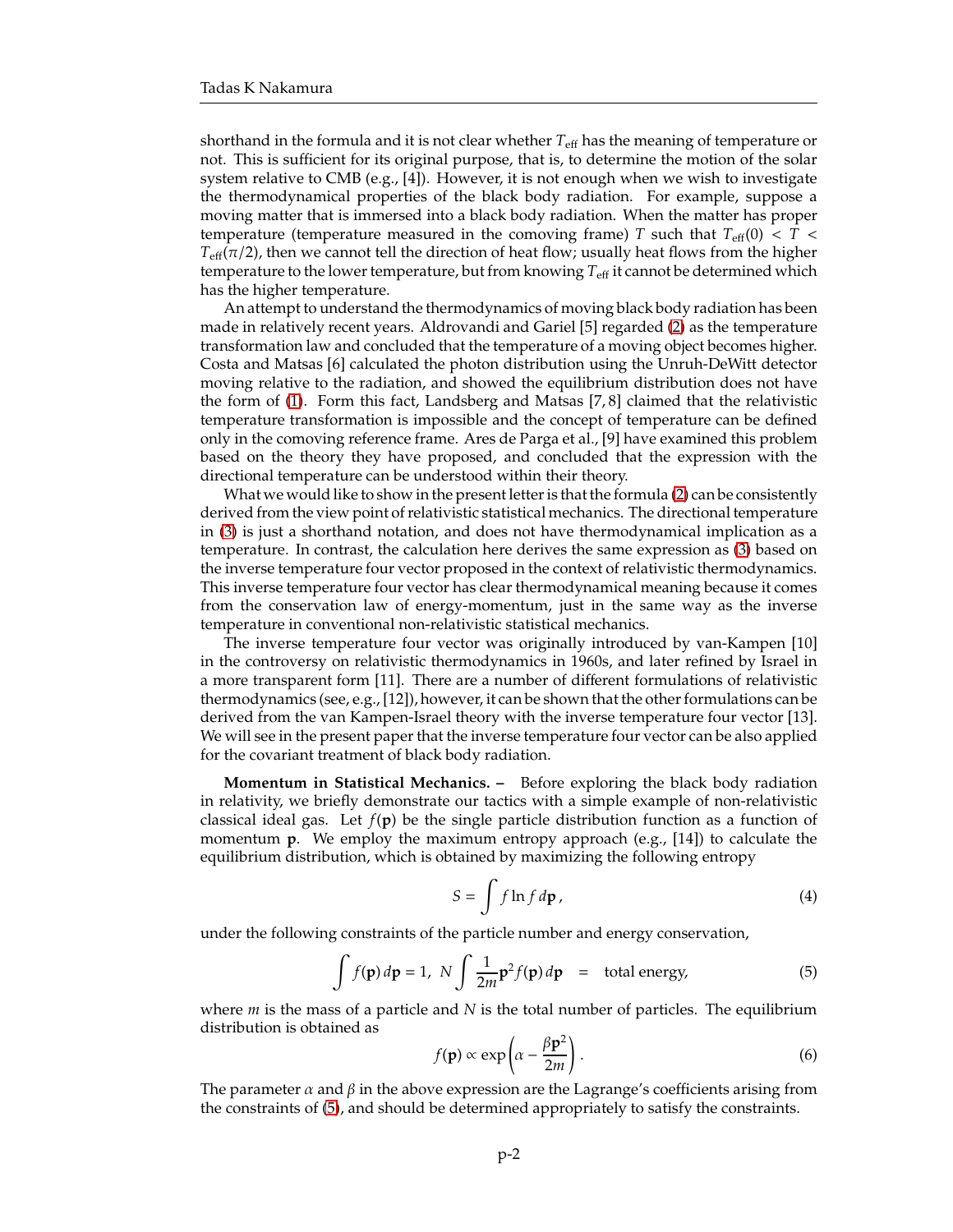When we observe this distribution from a frame moving with the relative velocity **V**, then the Galilei transform of the distribution function can be calculated by replacing  $p \rightarrow p - mV$  as

<span id="page-2-0"></span>
$$
f(\mathbf{p}) \propto \exp\left(\alpha - \frac{\beta}{2m}(\mathbf{p} - m\mathbf{V})^2\right).
$$
 (7)

This expression is obtained by mathematical transform of [\(6\)](#page-1-1) and no thermodynamical consideration is required once [\(6\)](#page-1-1) is given; this corresponds to the derivation of [\(2\)](#page-0-1) [1–3].

There can be another way to derive [\(7\)](#page-2-0) from the view point of entropy maximization. We introduce another conservation law, the momentum conservation namely, in addition to the energy constraint of [\(5\)](#page-1-0):

<span id="page-2-1"></span>
$$
N \int p f(p) dp = \text{total momentum}.
$$
 (8)

Then three other Lagrange's coefficients appear corresponding to the three components of momentum, and the distribution becomes

$$
f(\mathbf{p}) \propto \exp\left(\alpha' - \frac{\beta' \mathbf{p}^2}{2m} + \beta'_x p_x + \beta'_y p_y + \beta'_z p_z\right).
$$
 (9)

The Lagrange's coefficients  $\alpha'$ ,  $\beta'$ ,  $\beta'_{i}$  ( $i = x, y, z$ ) should be determined to satisfy the constraints [\(5\)](#page-1-0) and [\(8\)](#page-2-1). Since this distribution has the same energy and momentum as [\(7\)](#page-2-0), the coefficients are

<span id="page-2-2"></span>
$$
\alpha' = \alpha + \frac{1}{2}m\mathbf{V}^2, \n\beta' = \beta, \n\beta'_i = \beta V_i (i = x, y, z),
$$
\n(10)

The above result has something more than the derivation of [\(7\)](#page-2-0). Since the coefficients  $\beta_i$ are obtained in a same way as to derive the inverse temperature  $\beta$ , they have similar meaning in thermodynamics. If two bodies with different temperature are thermally connected, in other words, there is random energy exchange between the bodies, the energy flow is such as to reduce the difference of the inverse temperature  $\beta$ . We can generalize this statement to the random momentum exchange between two bodies moving relative to each other. The momentum is transferred in the direction to reduce the relative velocity because it increases the total entropy. The result is the frictional force between the two bodies.

The example in this section demonstrates the role of momentum as a thermodynamical parameter; three more inverse temperature arise corresponding to the three components of momentum. This non-relativistic example may be rather trivial because the inverse temperature of energy (β) is unchanged under the Galilei transform. However, if we wish to construct covariant relativistic thermodynamics, not only energy but also the three components of momentum should be regarded as thermodynamical quantities because they are components of a four vector. Correspondingly inverse temperatures  $\beta$  and  $\beta$ *i* ( $i = x, y, z$ ) forms a four vector when we generalize the calculation to relativity. This four vector is the covariant expression of the inverse temperature in the relativistic thermodynamics proposed by van Kampen and Israel [10, 11].

It is possible to perform the same calculation as above for a relativistic ideal gas, however, there is a subtle point in the maximum entropy calculation, and controversy is still going on [15, 16]. Therefore, we dare not examine this subject in the present letter and move onto the black body radiation in the following.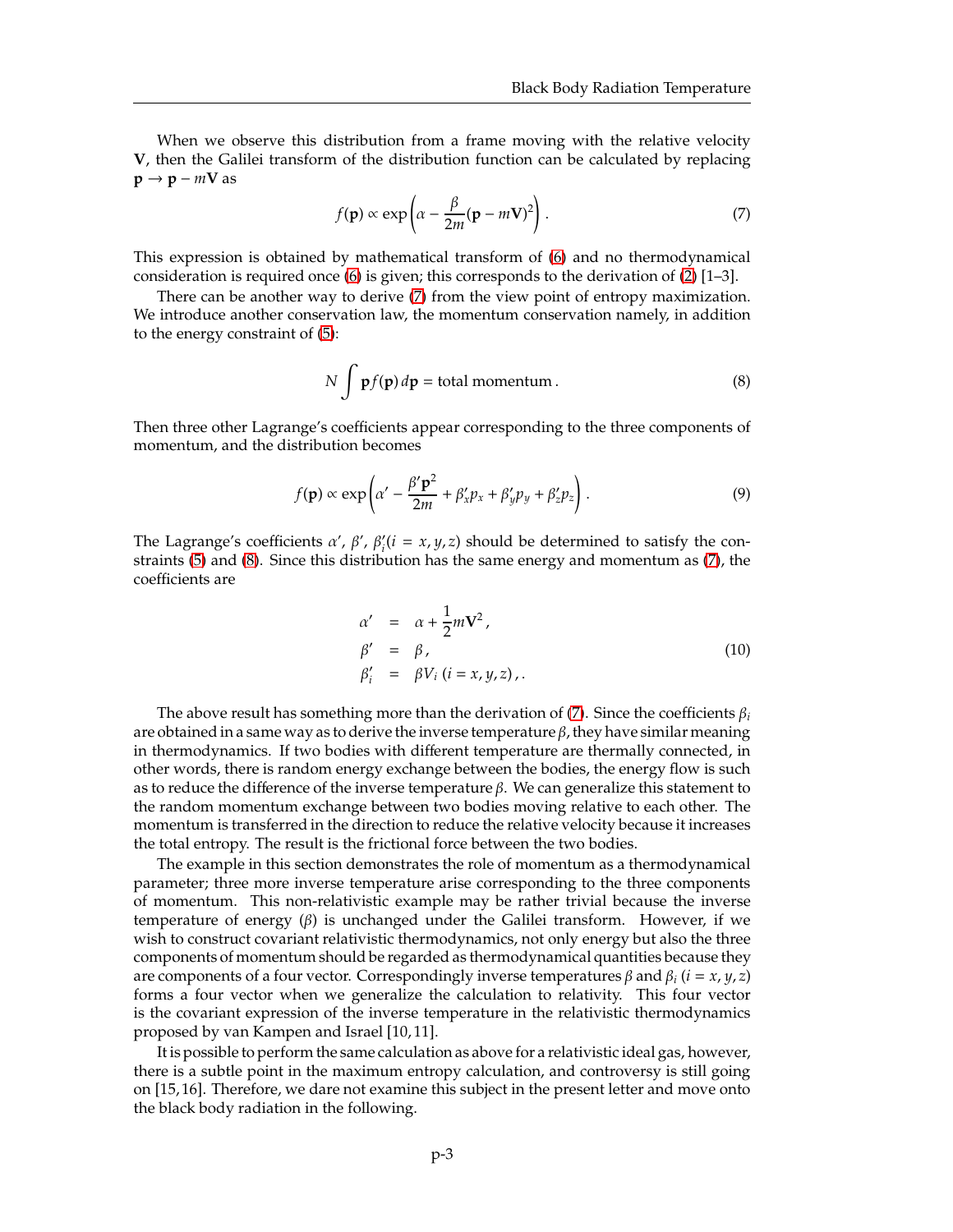**Black Body Temperature. –** What we have learned form the previous section is that the Boltzmann factor exp(−β*E*) should be replaced with

$$
\exp(-\beta E) \to \exp\left(-\sum_{\mu=0}^{3} \beta_{\mu} P^{\mu}\right), \qquad (11)
$$

where  $P^{\mu}$  is the energy-momentum of the system, to include the momentum as a thermodynamical quantity. As we have seen in the previous section, the inverse temperatures  $\beta_{\mu}$ are obtained from statistical mechanics, and thus we know their roles in thermodynamics. However, we do not know whether they are transformed as a four vector or not at this stage; we used the notation with  $\Sigma$  to emphasize this point in the above expression.

In the case of a photon gas, the energy-momentum of a photon is given by its four dimensional wave number. Suppose a photon gas in a black body cavity, which is moving in the  $z = x^3$ ) direction with the velocity *V* in one reference frame. The *x* and *y* components of the momentum vanish because of the symmetry, so we can set  $\beta_x = \beta_y = 0$ . Following the standard procedure in the statistical mechanics, the number of photons in one wave mode is obtained as

$$
N_i = \frac{1}{\exp(\beta_t \omega_i - \beta_z k_{iz}) - 1},
$$
\n(12)

where  $\omega_i$  and  $k_{iz}$  are the frequency and wave number of the *i*-th mode.

Let us introduce polar coordinates  $(r, \theta, \phi)$ to calculate waves propagating in one direction; we choose the coordinates such that  $\theta = 0$  is the direction of the spatial wave vector. The number of photons in the limit of continuous frequency can be calculated in the same way as to derive [\(1\)](#page-0-0), which yields

<span id="page-3-0"></span>
$$
n(\omega,\Omega)\,d\omega d\Omega = \frac{\omega^2}{2\pi^2[\exp[(\beta_t - \beta_z\cos\theta)\omega] - 1]} \,d\omega d\Omega\,. \tag{13}
$$

We have used the dispersion relation of photons  $\omega^2 = k_z^2$  to obtain the above expression. The inverse temperature  $\beta_{\mu}$  should be determined such that the distribution  $n(\omega, \Omega)$  gives the total energy-momentum correctly. This can be done in the same way as we have done in deriving [\(10\)](#page-2-2). Comparing [\(2\)](#page-0-1) and [\(13\)](#page-3-0) we obtain

$$
\beta_t = \frac{1}{T_* \sqrt{1 - V^2}}, \ \beta_z = \frac{V}{T_* \sqrt{1 - V^2}}.
$$
\n(14)

This result can be generalized to a covariant form as

$$
\beta_{\mu} = \frac{u_{\mu}}{T_*} \,,\tag{15}
$$

where  $u_{\mu}$  is the relative four velocity between the radiation and the observer. We understand the inverse temperatures  $\beta_{\mu}$  form a four vector from the above explicit form. This is the inverse temperature four vector in the van Kampen-Israel theory [10, 11]. Unlike the directional temperature  $T_{\text{eff}}$ , the above four vector  $\beta_{\mu}$  has been derived from the view point of statistical mechanics. Therefore  $\beta_{\mu}$  has clear meaning as inverse temperatures, and can tell the direction of the thermal energy-momentum exchange as being discussed by van Kampen [10].

**Concluding Remarks. –** Brief remarks are to be made on the past literature before closing this letter. Aldrovandi [5] examined the temperature transformation assuming the directional temperature has the thermodynamical meaning somehow; he did not give the reason for this assumption as he states "we prefer to avoid an 'inside' thermodynamical discussion." Ares de Parga et al., [9] have their own reasoning to interpret the directional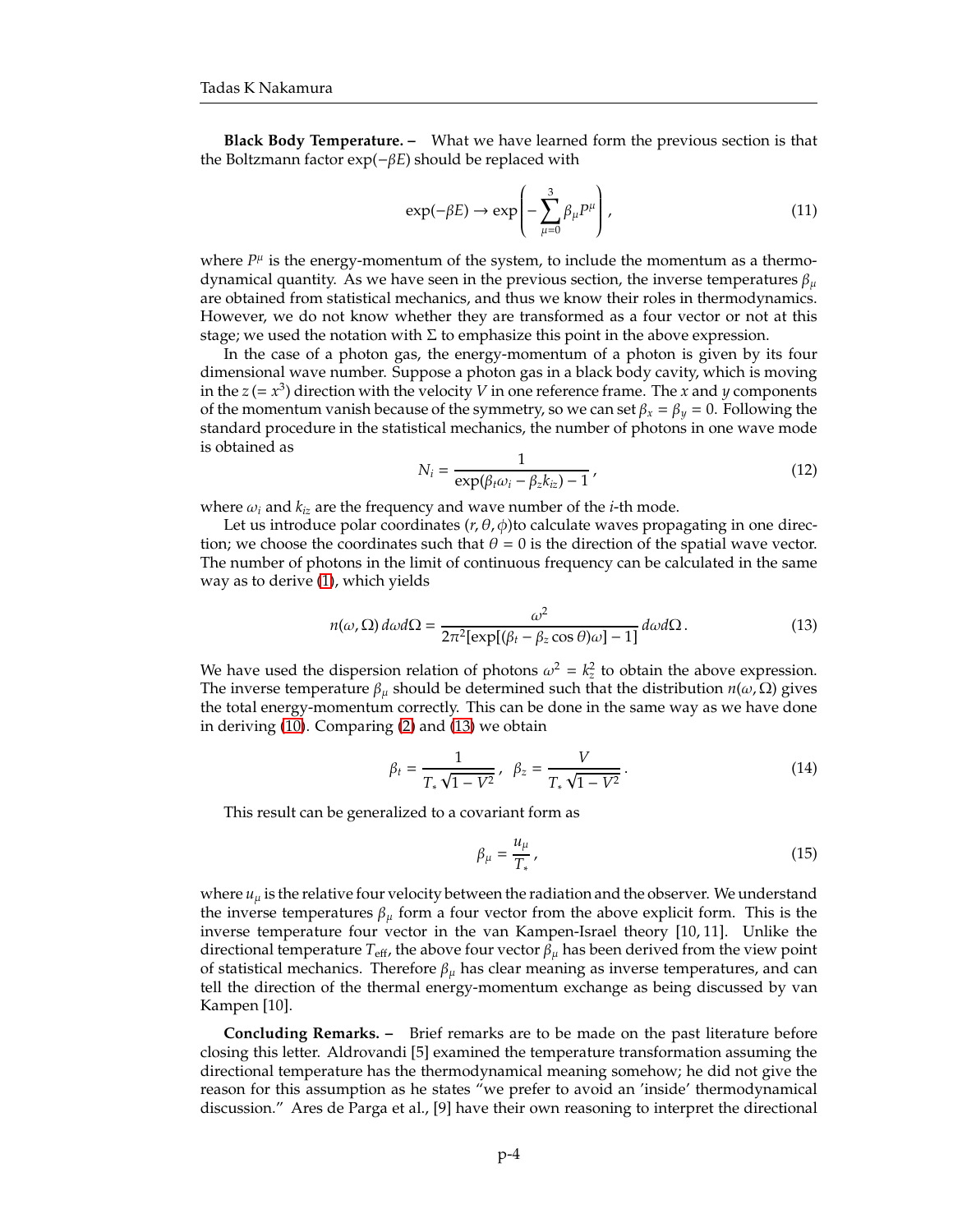temperature within the theory they proposed. The two results seems to contradict each other: the former suggests the higher temperature for a moving body whereas the latter predicts it lower. This contradiction is quite similar to the controversy on the relativistic thermodynamics in 1960s. Both may be consistent within each framework, however, the author of this paper believes the expression with inverse temperature four vector is clear and transparent.

Costa and Matsas [6] have calculated the particle distribution of photons using the Unruh-DeWitt detector and obtained the following expression,

<span id="page-4-0"></span>
$$
n(\omega) = \frac{T_* \sqrt{1 - v^2}}{4\pi v} \ln \left( \frac{1 - \exp(-\omega \sqrt{1 + v}/T_0 \sqrt{1 - v})}{1 - \exp(-\omega \sqrt{1 - v}/T_0 \sqrt{1 + v})} \right).
$$
 (16)

The expression can be also obtained by integrating [\(2\)](#page-0-1) over the solid angle; this can be understood because the Unruh-DeWitt detector measures energy only and directional dependence is smeared out. The above expression does not have the form of the Planck distribution, and from this fact Landsberg and Matsas [7, 8] argued thatLorentz transforming the temperature would be impossible.

However, a distribution function changes its shape in general when expressed as a function of energy only. For example, suppose a non-relativistic gas with distribution function [\(7\)](#page-2-0). When we express the distribution as a function of energy ignoring directional dependence, we obtain

$$
f(E) = \int f(\mathbf{p}) \, \delta \left( E - \frac{1}{2m} \mathbf{p}^2 \right) d\mathbf{p} = \frac{T}{V_0 \sqrt{2\pi E}} \sinh \left( \frac{mV_0^2}{T} \right) \exp \left( -\frac{E}{T} \right),\tag{17}
$$

which does not have the form of Boltzmann distribution  $f \propto \exp(-\beta E)/\sqrt{E}$ ; obviously this does not mean the concept of temperature *T* is invalid in the Galilei transform.

Similarly the concept of temperature (or inverse temperature) is still valid even when [\(16\)](#page-4-0) does not have the form of the Planck distribution. What Landsberg and Matsas [7, 8] argued should be understood that the Lorentz transform of temperature is impossible when one tries to express the temperature by a single value; it is possible when we treat the inverse temperature as a four vector. The present letter has shown that we can interpret the distribution [\(2\)](#page-0-1) as the statistical equilibrium state with the inverse temperature four vector  $\beta_{\mu}$  in the van Kampen-Israel theory [10, 11].

## **REFERENCES**

- [1] T. N. Bracewell, E. K. Conklin, An observer moving in the 3 k radiation field, Nature 219 (1968) 1343–1344. [doi:10.1038/2191343a0](http://dx.doi.org/10.1038/2191343a0).
- [2] G. R. Henry, R. B. Feduniak, J. E. Silver, M. A. Peterson, Distribution of blackbody cavity radiation in a moving frame of reference, Phys. Rev. 176 (5) (1968) 1451–1455. [doi:10.1103/PhysRev.176.1451](http://dx.doi.org/10.1103/PhysRev.176.1451).
- [3] P. J. E. Peebles, D. T. Wilkinson, Comment on the anisotropy of the primeval fireball, Phys. Rev. 174 (5) (1968) 2168. [doi:10.1103/PhysRev.174.2168](http://dx.doi.org/10.1103/PhysRev.174.2168).
- [4] A. Kogut, C. Lineweaver, G. F. Smoot, C. L. Bennett, A. Banday, N. W. Boggess, E. S. Cheng, G. de Amici, D. J. Fixsen, G. Hinshaw, P. D. Jackson, M. Janssen, P. Keegstra, K. Loewenstein, P. Lubin, J. C. Mather, L. Tenorio, R. Weiss, D. T. Wilkinson, E. L. Wright, Dipole Anisotropy in the COBE Differential Microwave Radiometers First-Year Sky Maps, Astrophys J 419 (1993) 1–+. [arXiv:astro-ph/9312056](http://arxiv.org/abs/astro-ph/9312056), [doi:10.1086/173453](http://dx.doi.org/10.1086/173453).
- [5] R. Aldrovandi, J. Gariel, On the riddle of the moving thermometers, Physics Letters A 170 (1992) 5–10. [doi:10.1016/0375-9601\(92\)90382-V](http://dx.doi.org/10.1016/0375-9601(92)90382-V).
- [6] S. S. Costa, G. E. A. Matsas, Temperature and relativity, Physics Letters A 209 (1995) 155–159. [arXiv:gr-qc/9505045](http://arxiv.org/abs/gr-qc/9505045), [doi:10.1016/0375-9601\(95\)00843-7](http://dx.doi.org/10.1016/0375-9601(95)00843-7).